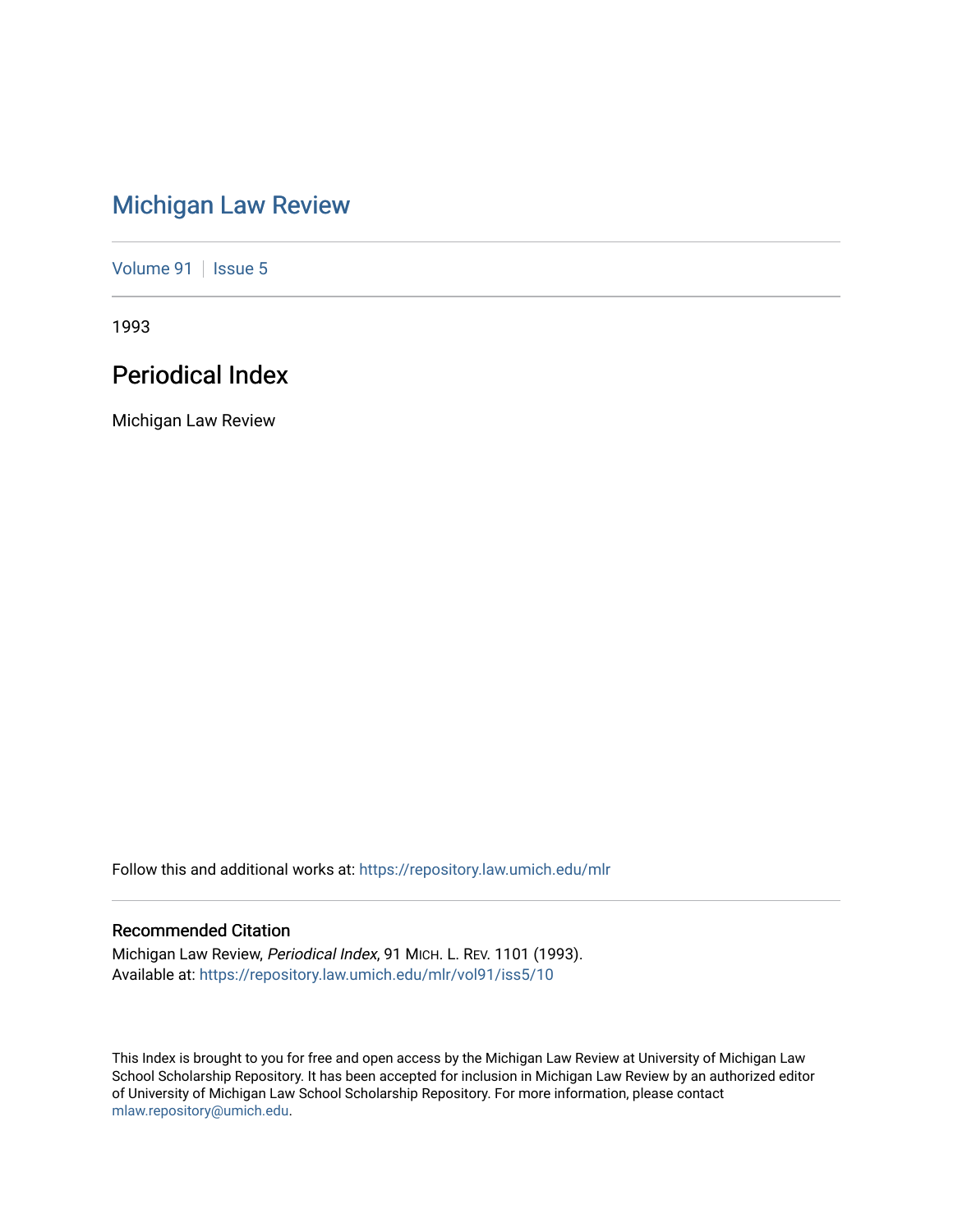## **PERIODICAL INDEX**

This Index includes *articles, comments,* and some of the longer *notes* and *recent developments*  that have appeared in leading reviews since the publication of the last issue of this *Review.* 

## *ACQUIRED IMMUNODEFICIENCY SYNDROME*

HIV-positive, equal protection negative. 81 Geo. L.J. 375-408 (Dec.).

## *ADMINISTRATION OF CRIMINAL JUSTICE*

See *South Africa.* 

## *ADMINISTRATIVE PROCEDURE*

Hail to the Chief Administrator: the framers and the President's administrative powers. 102 Yale L.J. 991-1017 (Jan.).

## *ADVERTISING*

Addiction, autonomy, and advertising. Sylvia A. Law. 77 Iowa L. Rev. 909-55 (Mar.).

## *AGE DISCRIMINATION*

The charge-filing requirement of the Age Discrimination in Employment Act: accrual and equitable modification. 91 Mich. L. Rev. 798-826 (Feb.).

#### *AIRLINES*

Cut-throat competition in the friendly skies. 61 U. Cin. L. Rev. 681-713 (No. 2).

#### *ANTENUPTIAL CONTRACTS*

Till divorce do us part: the validity of antenuptial agreements in Michigan. 38 Wayne L. Rev. 1919-40 (Summer).

#### *ANTITRUST LAW*

See *Extraterritoriality.* 

#### *ARBITRATION AND AWARD*

The Federal Arbitration Act: conflicting interpretations of its scope. 61 U. Cin. L. Rev. 623-51 (No. 2).

#### *BANKRUPTCY*

Bankruptcy theory and the creditors' bargain. David Gray Carlson. 61 U. Cin. L. Rev. 453-509 (No. 2).

Conflicts between management and the debtor in possession's fiduciary duties. Martin J. Bienenstock. 61 U. Cin. L. Rev. 543-68 (No. 2).

Contemporary issues in bankruptcy and corporate law: panel discussion. 61 U. Cin. L. Rev. 569-93 (No. 2).

Financial and political theories of American

corporate bankruptcy. Barry E. Adler. 45 Stan. L. Rev. 311-46 (Jan.).

One bankruptcy is enough, 78,000 is too many-protection of retirement benefits under the Retiree Benefits Bankruptcy Protection Act of 1988. 61 U. Cin. L. Rev. 715-43 (No. 2).

So near to Cleveland, so far from God: an essay on the ethnography of bankruptcy. John D. Ayer. 61 U. Cin. L. Rev. 407-51 (No. 2).

Voluntary petitions and the creditors' bargain. Randal C. Picker. 61 U. Cin. L. Rev. 519-41 (No. 2).

## *BANKRUPTCY: ARRANGEMENTS, REORGANIZATIONS, AND OTHER PLANS*

Corporate governance in the bankruptcy reorganization of large, publicly held companies. Lynn M. LoPucki & William C. Whitford. 141 U. Pa. L. Rev. 669-800 (Jan.).

#### *BANKS AND BANKING*

"Execution" of a scheme to defraud, an indictment of the bank fraud statute. 61 U. Cin. L. Rev. 745-70 (No. 2).

Inefficiency and abuse of process in banking regulation: asset seizures, law firms, and the RICOization of banking law. 79 Va. L. Rev. 205-42 (Feb.).

Legal restrictions on bank consolidation: an economic analysis. Geoffrey P. Miller. Reply by Arthur E. Wilmarth, Jr. 77 Iowa L. Rev. 1083-150 (Mar.).

Too big to fail, too few to serve? The potential risks of nationwide banks. Arthur E. Wilmarth, Jr. 77 Iowa L. Rev. 957-1081 (Mar.).

## *BATTERED WOMEN*

The use of medical protocols in identifying battered women. 38 Wayne L. Rev. 1941-58 (Summer).

#### *CAPITAL PUNISHMENT*

See *Sentencing.* 

#### *CHILD ABUSE*

The sexual innocence inference theory as a basis for the admissibility of a child molestation victim's prior sexual conduct. 91 Mich. L. Rev. 827-62 (Feb.).

## *CHILD CUSTODY*

The need to consider children's rights in bi-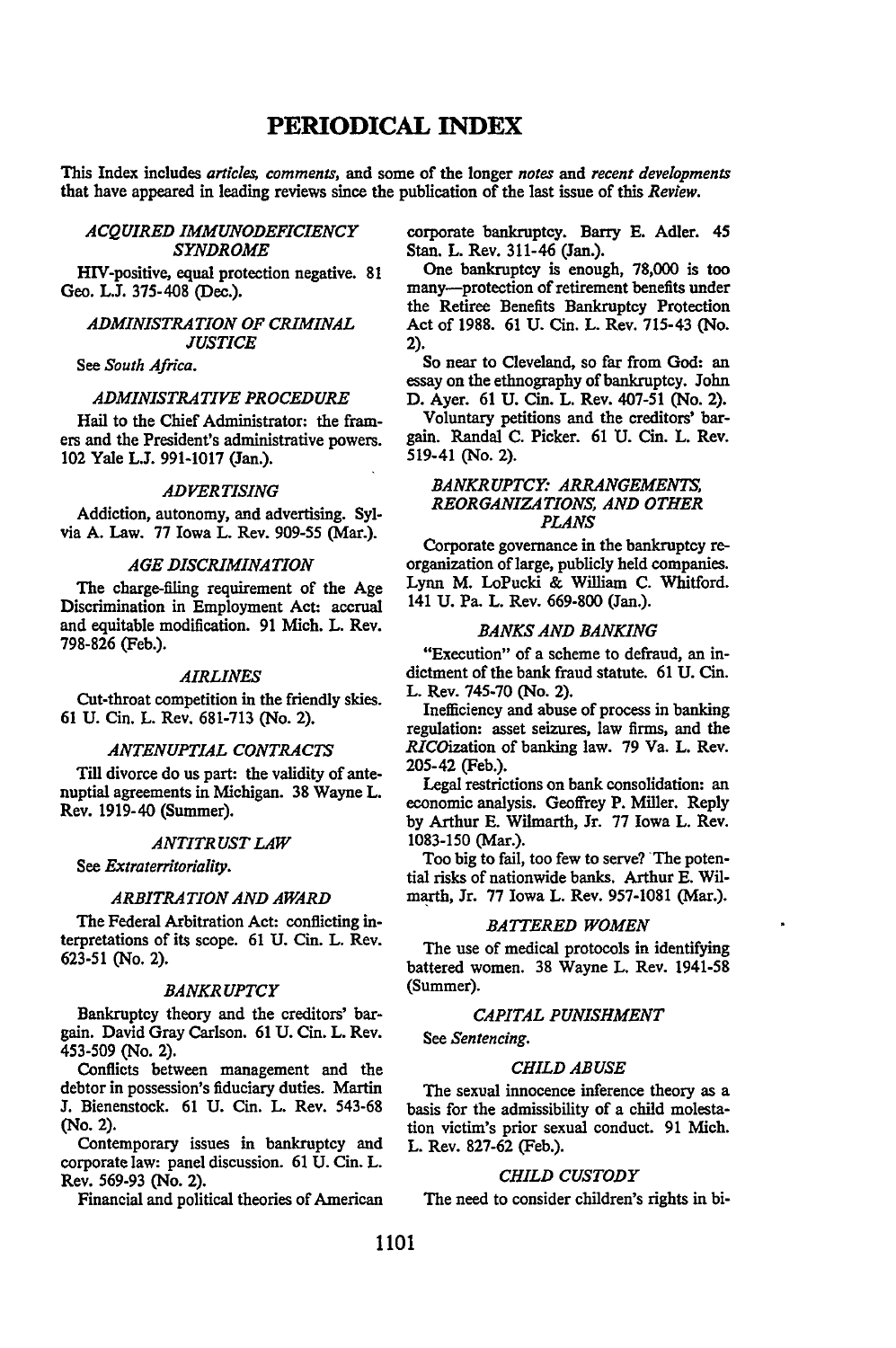ological parent v. third party custody disputes. 67 Chi.-Kent L. Rev. 1077-105 (No. 3).

## *CITY PLANNING*

Comments on "Deconcentrating the Inner City Poor,'' by Michael Schill. Edwin S. Mills. 67 Chi.-Kent L. Rev. 861-63 (No. 3).

Deconcentrating the inner city poor. Michael H. Schill. 67 Chi.-Kent L. Rev. 795- 853 (No. 3).

The policy implications of the spatial mismatch hypothesis: comment on "Deconcentrating the Inner City Poor." John C. Weicher. 67 Chi.-Kent L. Rev. 855-60 (No. 3).

#### *COMMERCE CLAUSE*

Doctrinal foundations of Section 1983 and the resurgent dormant Commerce Clause. 77 Iowa L. Rev. 1249-81 (Mar.).

#### *COMPUTERS*

See *Taxation.* 

#### *CONSTITUTIONAL LAW*

See also *Sentencing.* 

*Planned Parenthood of Southern Nevada v. Clark County School District:* the evolution of the public forum doctrine. 38 Wayne L. Rev. 1897-918 (Summer).

Statutes revolving in constitutional law orbits. Ira C. Lupu. 79 Va. L. Rev. 1-89 (Feb.).

When the Supreme Court restricts constitutional rights, can Congress save us? An examination of section *5* of the Fourteenth Amendment. 141 U. Pa. L. Rev. 1029-101 (Jan.).

#### *CONSTITUTIONAL THEORY*

The degradation of constitutional discourse. Mark Tushnet. 81 Geo. L.J. 251-311 (Dec.).

The discourse of constitutional degradation. Gary Peller. Reply by Mark Tushnet. 81 Geo. L.J. 313-50 (Dec.).

Natural rights, natural law, and American constitutions. Philip A. Hamburger. 102 Yale L.J. 907-60 (Jan.).

## *CORPORATE ACQUISITIONS AND MERGERS*

ESOPs as a defensive weapon when a hostile takeover rears its ugly head. 38 Wayne L. Rev. 1877-96 (Summer).

Proposals for revised United States merger enforcement in a global economy. Robert Pitofsky. 81 Geo. L.J. 195-250 (Dec.).

## *CORPORATIONS*

See also *Japan.* 

Corporate ombudsmen and privileged communications: should employee communications to corporate ombudsmen be entitled to privilege? 61 U. Cin. L. Rev. 653-79 (No. 2).

Jurisdiction over a corporation on the basis of the contacts of an affiliated corporation: do you have to pierce the corporate veil? 61 U. Cin. L. Rev. 595-622 (No. 2).

#### *DEPOSITIONS*

Deposing opposing counsel under the federal rules: time for a unified approach. 38 Wayne L. Rev. 1959-81 (Summer).

#### *DISCRIMINATION*

Comment on Baker, "Direct Democracy and Discrimination: A Public Choice Perspective." William H. Riker. 67 Chi.-Kent L. Rev. 791-94 (No. 3).

Direct democracy and discrimination: a public choice perspective. Lynn A. Baker. 67 Chi.-Kent L. Rev. 707-76 (No. 3).

Negligent discrimination. David Benjamin Oppenheimer. 141 U. Pa. L. Rev. 899-972 (Jan.).

#### *EDUCATION*

Model federal statute for the education of talented and gifted children. 67 Chi.-Kent L. Rev. 1035-76 (No. 3).

#### *ELECTIONS*

Non-major-party candidates and televised presidential debates: the merits of legislative inclusion. 141 U. Pa. L. Rev. 973-1027 (Jan.).

## *EMPLOYER AND EMPLOYEE*

Employer liability after *Johnson Controls:* a no-fault solution. 45 Stan. L. Rev. 453-83 (Jan.).

#### *EVIDENCE*

See *Child Abuse, Expert Witnesses.* 

#### *EXPERT WITNESSES*

The admissibility of ultimate issue expert testimony by law enforcement officers in criminal trials. 93 Colum. L. Rev. 231-69 (Jan.).

#### *EXPORTS AND IMPORTS*

Distributional consequences, policy implications of voluntary export restraints on textiles and apparel, steel, and automobiles. Harry G. Hutchison. 38 Wayne L. Rev. 1757-802 (Summer).

#### *EXTRATERRITORIALITY*

Assessing the impact of preferential trade agreements and new rules of origin on the extraterritorial application of antitrust law to international mergers. 93 Colum. L. Rev. 119- 77 (Jan.).

#### *FIFTH AMENDMENT*

See *Police.*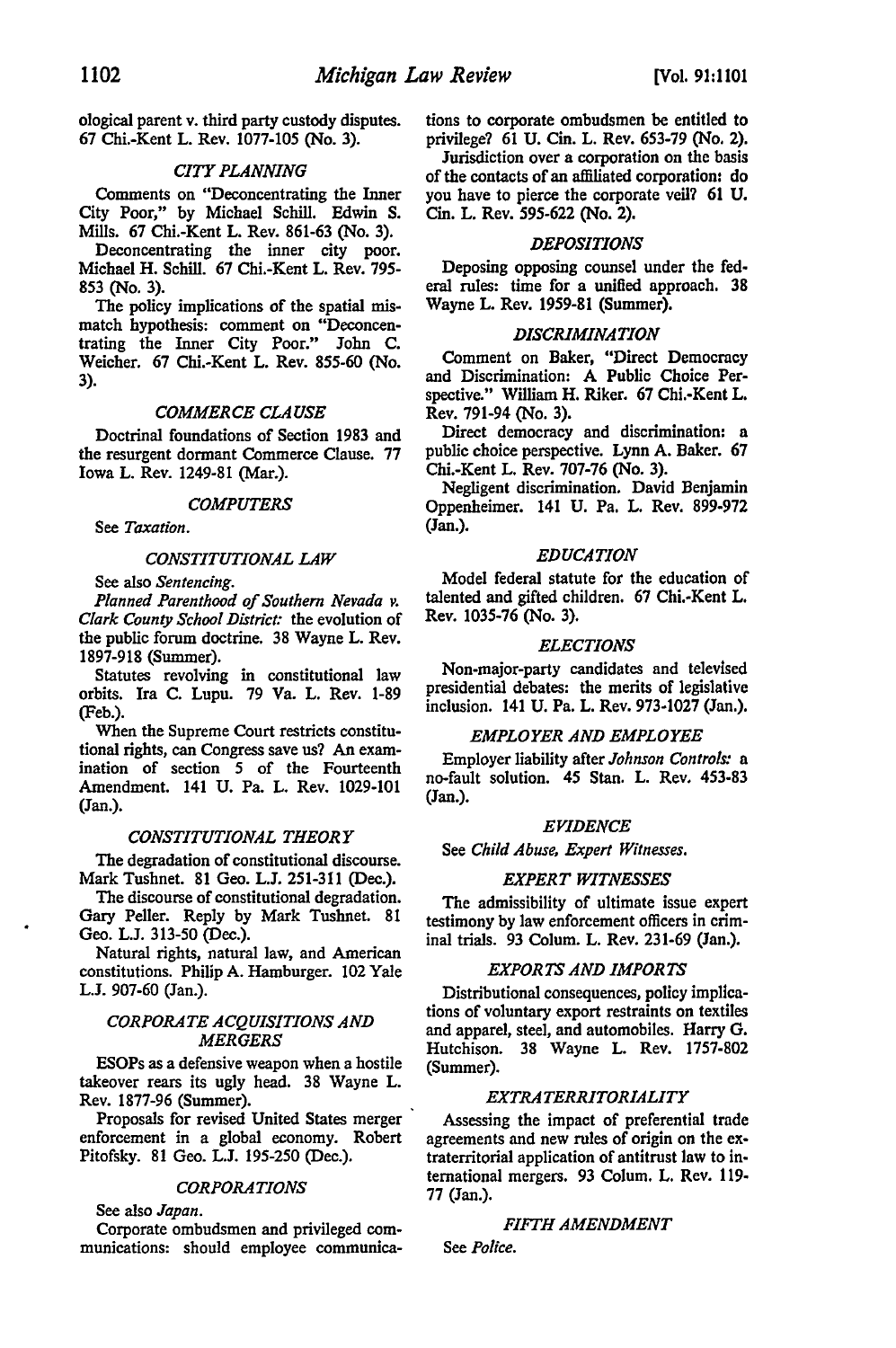## *FIRST AMENDMENT*

*Simon* & *Schuster v. Crime Victims Board:*  unconstitutional anti-profit statute limits First Amendment rights. 38 Wayne L. Rev. 1983- 2005 (Summer).

Speak of the devil: First Amendment protection of immoral conduct. 1992 U. III. L. Rev. 879-911 (No. 3).

## *FOURTH AMENDMENT*

The Fourth Amendment in the workplace: are we really being reasonable? 79 Va. L. Rev. 243-74 (Feb.).

## *FRAUD*

See *Banks* & *Banking, Securities.* 

#### *FREEDOM OF RELIGION*

See *Religion.* 

#### *FREEDOM OF SPEECH*

The identical treatment of obscene and indecent speech: the 1991 NEA appropriations act. 67 Chi.-Kent L. Rev. 1107-43 (No. 3).

Is cyberspace a public forum? Computer bulletin boards, free speech, and state action. 81 Geo. L.J. 409-41 (Dec.).

The Salman Rushdie affair: apostasy, honor, and freedom of speech. M.M. Slaughter. 79 Va. L. Rev. 153-204 (Feb.).

#### *GOVERNMENT*

The protective power of the presidency. Henry P. Monaghan. 93 Colum. L. Rev. 1-75 (Jan).

#### *INSURANCE*

Private insurance, social insurance, and tort reform: toward a new vision of compensation for illness and injury. Kenneth S. Abraham & Lance Liebman. 93 Colum. L. Rev. 75-118 (Jan.).

The tort law debate, efficiency, and the kingdom of the ill: a critique of the insurance theory of compensation. Ellen Smith Pryor. 79 Va. L. Rev. 91-152 (Feb.).

## *INTERNATIONAL ECONOMIC RELATIONS*

See *Corporate Acquisitions* & *Mergers.* 

#### *INTERNATIONAL LAW*

See also *Taxation, War.* 

Aspiration and control: international legal rhetoric and the essentialization of culture. 106 Harv. L. Rev. 723-40 (Jan.).

#### *JAPAN*

Understanding the Japanese keiretsu: overlaps between corporate governance and industrial organization. Ronald J. Gilson & Mark J. Roe. 102 Yale L.J. 871-906 (Jan.).

#### *JUDICIAL REVIEW*

Dialogue and judicial review. Barry Friedman. 91 Mich. L. Rev. 577-682 (Feb.).

#### *JURISDICTION*

In personam jurisdiction: a confused and inappropriate substitute for forum non conveniens. Alex Wilson Albright. 71 Texas L. Rev. 351-400 (Dec.).

#### *JURY SELECTION*

*Batson's* invidious legacy: discriminatory juror exclusion and the "intuitive" peremptory challenge. 78 Cornell L. Rev. 336-69 (Jan.).

#### *LEGAL ETHICS*

An expectations approach to client identity. 106 Harv. L. Rev. 687-704 (Jan.).

Lawyers as intermediaries: the representation of multiple clients in the modem legal profession. John S. Dzienkowski. 1992 U. Ill. L. Rev. 741-817 (No. 3).

## *LEGAL SCHOLARSHIP*

See also *International* Law.

Absolutism: unadorned, and without apology. Lyle Denniston. 81 Geo. L.J. 351-73 (Dec.).

Against the tyranny of paraphrase: talking back to texts. Elizabeth Fajans & Mary R. Falk. 78 Cornell L. Rev. 173-205 (Jan.).

FLSA restrictions on volunteerism: the institutional and individual costs in a changing economy. 78 Cornell L. Rev. 302-35 (Jan.).

"He drew a circle that shut me out": assimilation, indoctrination, and the paradox of a liberal education. Nomi Maya Stolzenberg. 106 Harv. L. Rev. 581-667 (Jan.).

In partial praise of Dillon's rule, or, can public choice theory justify local government Jaw? Clayton P. Gillette. 67 Chi.-Kent L. Rev. 959-1010 (No. 3).

On analogical reasoning. Cass R. Sunstein. 106 Harv. L. Rev. 741-91 (Jan.).

One strike and you're out? Creating an efficient permanent replacement doctrine. 106 Harv. L. Rev. 669-85 (Jan.).

The unfortunate revival of civic republicanism. Steven G. Gey. 141 U. Pa. L. Rev. 801- 98 (Jan.).

A "View from the Bench." Burton Perlman. 61 U. Cin. L. Rev. 511-17 (No. 2).

"A View from the Bench" or the other "R" word. J. Vincent Aug, Jr. 61 U. Cin. L. Rev. 397-405 (No. 2).

#### *LIBEL AND SLANDER*

Libel-proof plaintiffs and the question of injury. 71 Texas L. Rev. 401-31 (Dec.).

## *MILITARY SERVICE*

See *Women.*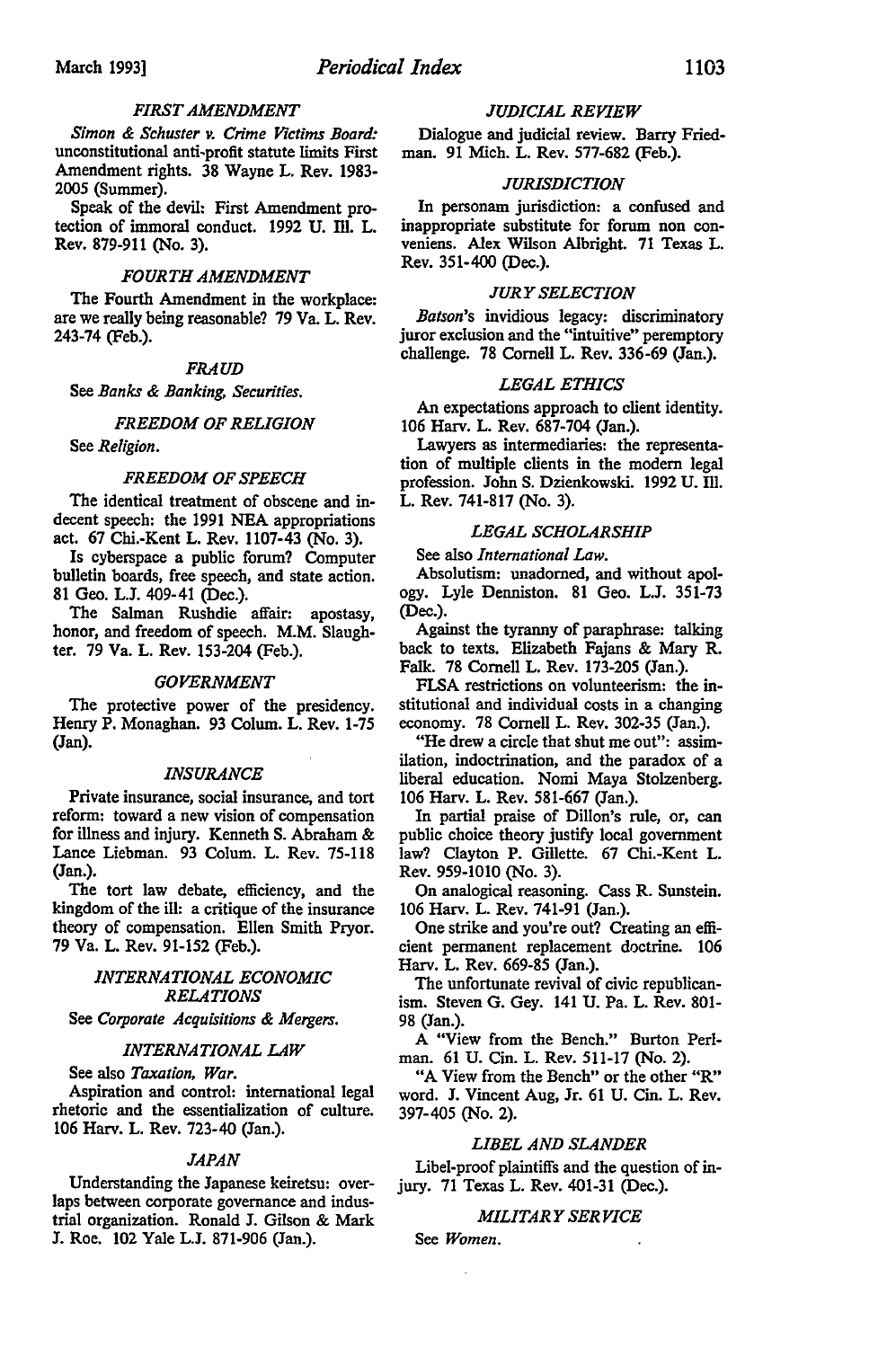## *POLICE*

Police officers accused of crime: prosecutorial and Fifth Amendment risks posed by police-elicited "use immunized" statements. Kate E. Bloch. 1992 U. Ill. L. Rev. 625-89 (No. 3).

## *POLITICS*

Home rule, majority rule, and Dillon's rule. Richard Briffault. 67 Chi.-Kent L. Rev. 1011- 24 (No. 3).

Reviewing and revising Dillon's rule. Gary T. Schwartz. 67 Chi.-Kent L. Rev. 1025-32 (No. 3).

#### *PRODUCTS LIABILITY*

Rescuing the revolution: the revived case for enterprise liability. Steven P. Croley & Jon D. Hanson. 91 Mich. L. Rev. 683-797 (Feb.).

## *PROPERTY*

Exploring the Kozinski paradox: why is more efficient regulation a taking of property? William A. Fischel. 67 Chi.-Kent L. Rev. 865-912 (No. 3).

The perils of paradoxes-comment on William A. Fischel, "Exploring the Kozinski Paradox: Why Is More Efficient Regulation a Taking of Property?". Vicki Been. 67 Chi.- Kent L. Rev. 913-22 (No. 3).

Property and pragmatism: a critique of Radin's theory of property and personhood. Stephen J. Schnably. Response by Margaret Jane Radin. 45 Stan. L. Rev. 347-424 (Jan.).

Regulatory takings: the case of mobile home rent control. Daniel L. Rubinfeld. 67 Chi.-Kent L. Rev. 923-29 (No. 3).

#### *RACE*

Out of the frying pan or into the fire? Race and choice of venue after Rodney King. 106 Harv. L. Rev. 705-22 (Jan.).

#### *RAPE*

Read her lips: an argument for a verbal consent standard in rape. 141 U. Pa. L. Rev. 1103-51 (Jan.).

#### *RELIGION*

Belief in a nonmaterial reality-a proposed First Amendment definition of religion. 1992 U. Ill. L. Rev. 819-52 (No. 3).

## *RENTS AND RENT CONTROL*

Comments on Edgar Olsen's "Is Rent Control Good Social Policy?". Harvey S. Rosen. 67 Chi.-Kent L. Rev. 955-58 (No. 3).

Is rent control good social policy? Edgar 0. Olsen. 67 Chi.-Kent L. Rev. 931-45 (No. 3).

Rent control: a comment on Olsen. Robert C. Ellickson. 67 Chi.-Kent L. Rev. 947-54 (No. 3).

## *REPRESENTATIVE GOVERNMENT*

Representative government: the people's choice. Julian N. Eule. 67 Chi.-Kent L. Rev. 777-90 (No. 3).

## *RIGHT OF PRIVACY*

Intrusion and the investigative reporter. 71 Texas L. Rev. 433-55 (Dec.).

Reversals: privacy and the Rehnquist Court. 81 Geo. L.J. 443-79 (Dec.).

#### *SECURITIES*

Vicarious liability for fraud on securities markets: theory and evidence. Jennifer H. Arlen & William J. Carney. 1992 U. Ill. L. Rev. 691-740 (No. 3).

## *SENTENCING*

Fighting words and fighting freestyle: the constitutionality of penalty enhancement for bias crimes. 93 Colum. L. Rev. 178-230 (Jan.).

*Payne v. Tennessee:* the future role of victim statements of opinion in capital sentencing proceedings. 77 Iowa L. Rev. 1217-48 (Mar.).

## *SOUTH AFRICA*

Who decides? Restructuring criminal justice for a democratic South Africa. 102 Yale L.J. 961-90 (Jan.).

## *TAXATION*

Can capital tax policy be fair? Stimulating savings through differentiated tax rates. Deborah M. Weiss. 78 Cornell L. Rev. 206-51 (Jan.).

The consumption-based direct tax for countries in transition from socialism. Charles E. McLure, Jr. 38 Wayne L. Rev. 1697-756 (Summer).

A general approach to the taxation of financial instruments. Reed Shuldiner. 71 Texas L. Rev. 243-350 (Dec.).

Simplifying the tax treatment of intangibles: it's about time-but let's not forget computer software. 1992 U. Ill. L. Rev. 853-77 (No. 3).

#### *TRUSTS AND TRUSTEES*

Trust investment law in the Third Restate· ment. Edward C. Halbach, Jr. 77 Iowa L. Rev. 1151-85 (Mar.).

## *UNEMPLOYMENT*

The preclusive effect of unemployment compensation determinations in subsequent litiga-· tion: a federal solution. Ann C. Hodges. 38 Wayne L. Rev. 1803-75 (Summer).

#### *VENUE*

See *Race.* 

## *WAR*

Lessons for international law from the Gulf